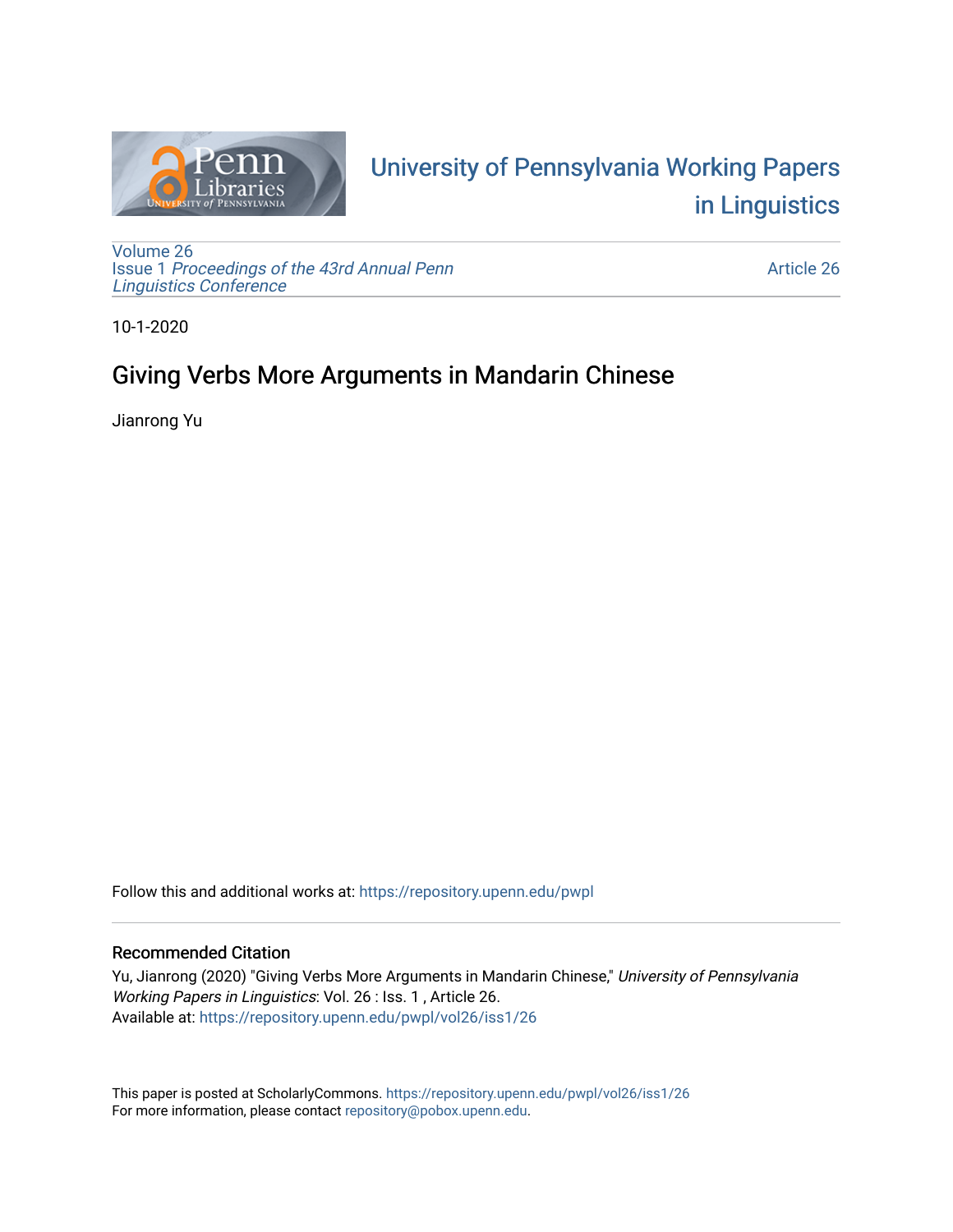# Giving Verbs More Arguments in Mandarin Chinese

# Abstract

Mandarin Chinese has a way of adding arguments to transitive verbs using the morpheme corresponding to 'give'. It can appear either affixed to the main verb or as a preposition-like element, resulting in what looks like a double-object prepositional-dative alternation. In this paper, I examine their syntactic and semantic properties, arguing they both encode low applicative possessor semantics but have different syntactic structures. I outline a compositional syntax-semantics for deriving the alternation, the key component being a switch in the order of application of the semantic rules of function application and event identification that explains their identical semantics but different syntactic structures.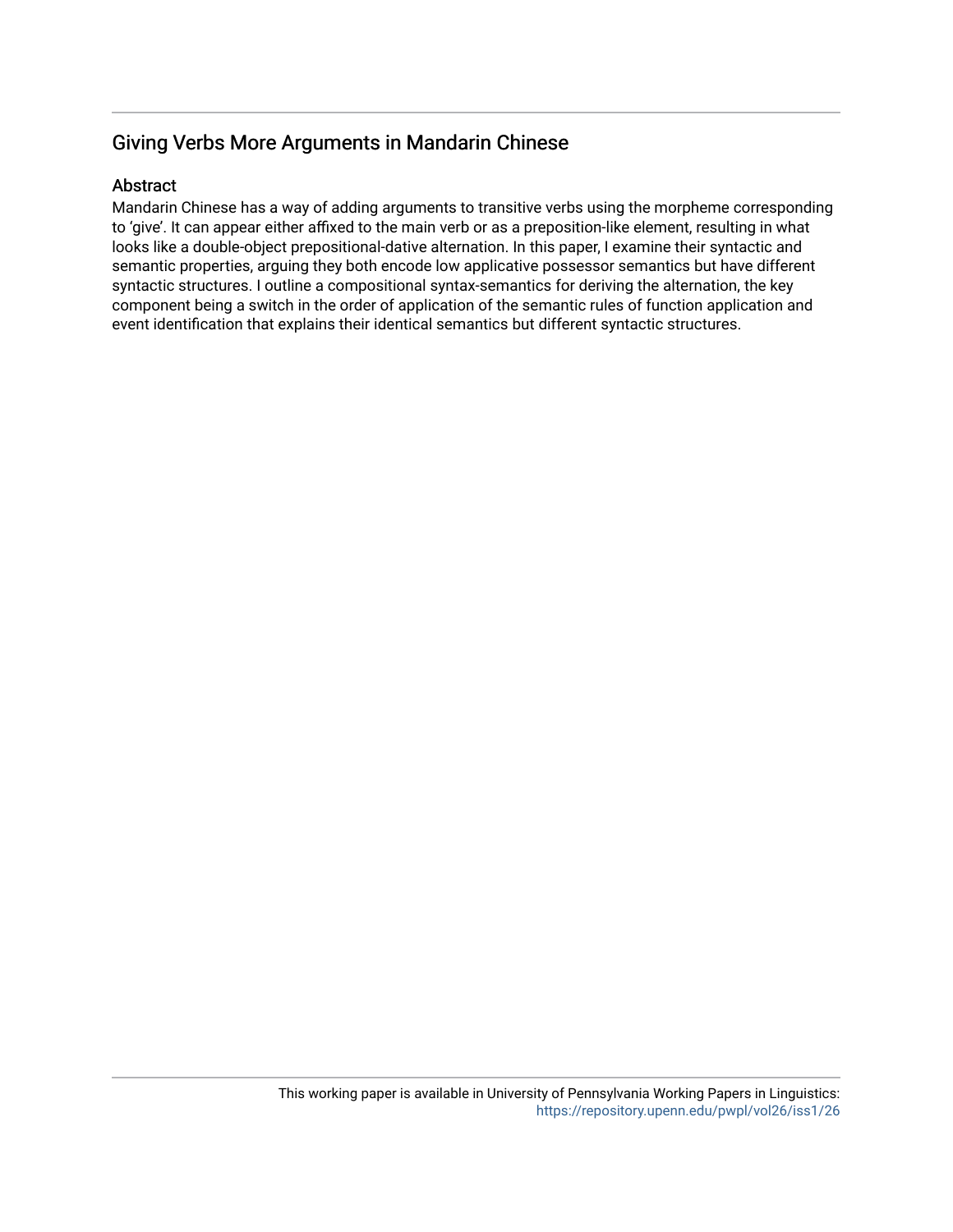# Giving Verbs More Arguments in Mandarin Chinese

Jianrong Yu<sup>∗</sup>

# 1 Introduction

Languages have ways of adding arguments to the argument structure of verbs. Typically, this is expressed via morphology on the verbs or through adpositions. In this paper, I investigate how Mandarin Chinese (MC) adds arguments to verbs. Specifically, MC uses the verbal morpheme corresponding to *give* '*gei*' to introduce additional arguments. In particular, it can either appear affixed to the main verb or appear as a prepositon-like morpheme, producing on the surface what looks to be a double-object (DO) and prepositonal-dative (PD) alternation. I examine the syntactic and semantic properties of this alternation, arguing that while they involve different syntactic structures, they both have a possessor-like low applicative semantics (Pylkkänen 2002). Finally, I provide a compositonal syntax-semantics for the alternation, suggesting they can be derived simply by switching the order of application of semantic rules with function application and event identification (Kratzer 1996).

# 2 Marking Additional Arguments with *Give*

In English, transitive verbs can be augmented with additional arguments, either in DO or PD form. The DO form is unmarked, while the PD form requires a preposition. As Pylkkänen (2002) notes, this is only possible in English if the additional argument is interpreted as a (potential) possessor.

- (1) a. John wrote a letter.
	- b. John wrote Mary a letter.
	- c. John wrote a letter for/to Mary.

MC differs from English in that both the DO and PD variants are marked with the morpheme '*gei*' corresponding to *give*. In the DO form, it is affixed to the main verb while it appears as a preposition-like element in the PD form. As shown below, '*gei*' is obligatory to add an additional argument and cannot be omitted.

- (2) a. Zhangsan xie-le Zhangsan write-ASP one-CLS letter yi-feng xin. 'Zhangsan wrote a letter.'
	- b. Zhangsan xie-\*(gei)-le Zhangsan write-GIVE-ASP Mary one-CLS letter Mali yi-feng xin. 'Zhangsan wrote Mary a letter.'
	- c. Zhangsan xie-le Zhangsan write-ASP one-CLS letter GIVE Mary yi-feng xin \*(gei) Mali. 'Zhangsan wrote a letter to Mary.'

In the following sections, I demonstrate specific properties of both the DO and PD variants, illustrating that they uniformly encode low applicative possessor semantics. However, they differ in that the additional argument in the DO form is introduced high in a manner similar to the high applicative structure in Pylkkänen (2002).

#### 2.1 The Semantics of the DO Variant

The key semantic property of the DO variant marked with '*gei*' is that the argument introduced must be interpreted as a potential possessor/recipient. The first piece of evidence is that the presence of '*gei*' can affect the interpretations of ditransitive verbs of transference like '*mai*' *buy*. Without

<sup>∗</sup> I thank Heidi Harley, Richard Larson, Ryan Walter Smith, Jian Gang Ngui, Jackie Lai, and the audience at PLC 43 for discussion of the data and ideas presented here.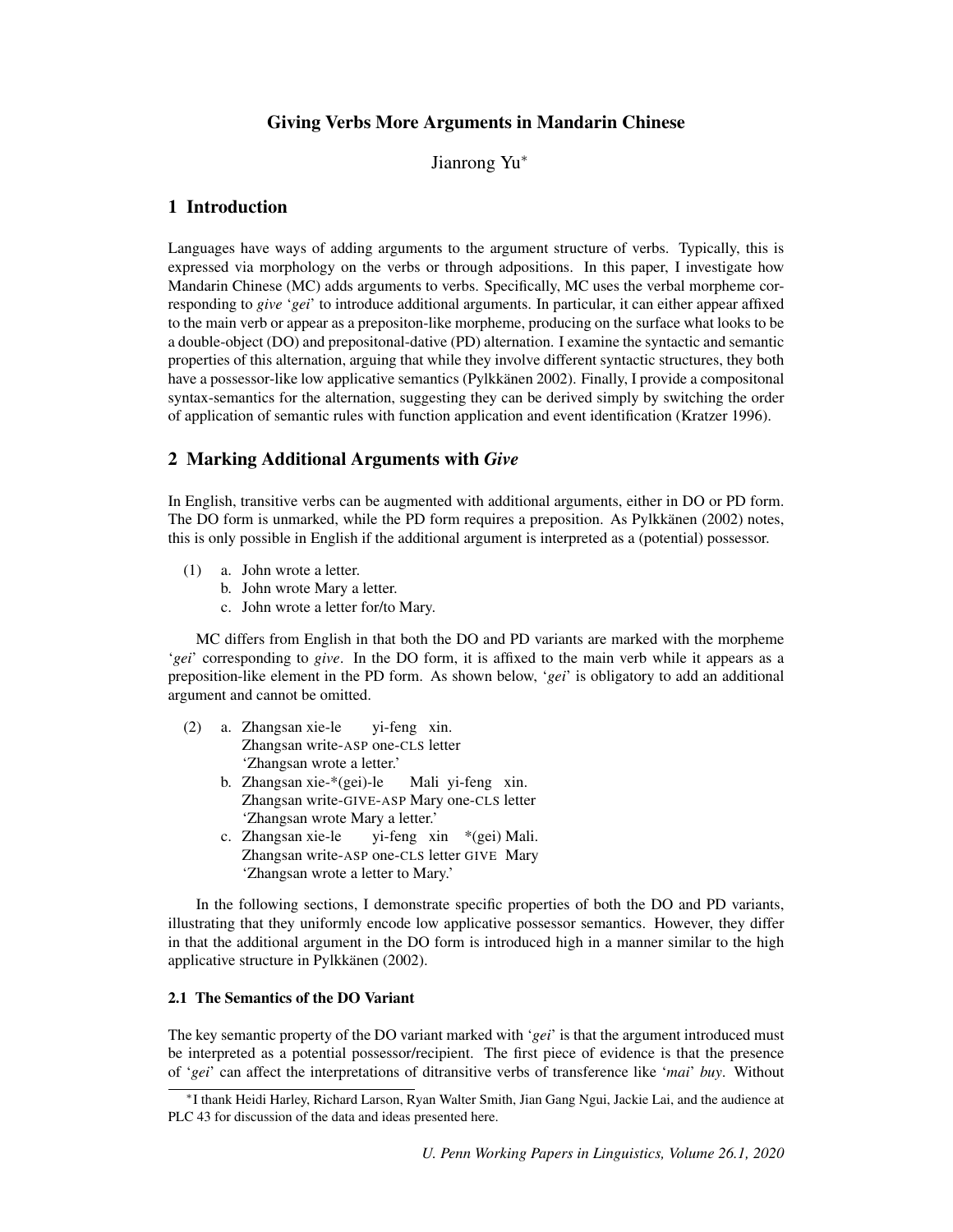'*gei*', the indirect object (IO) of the ditransitive verb is interpreted as a source rather than a possessor/recipient. Affixing '*gei*' results in a possessor/recipient interpretation (Zhang 1998). As shown below, the variant without '*gei*' permits an inanimate IO while the variant with '*gei*' disallows it, and the interpretations between the two variants differ between source and possessor/recipient.

| (3) | a. Zhangsan mai-le Mali/shuju                    |  | vi-zhi bi. |  |
|-----|--------------------------------------------------|--|------------|--|
|     | Zhangsan buy-ASP Mary/bookstore one-CLS pen      |  |            |  |
|     | 'Zhangsan bought a pen from Mary/the bookstore.' |  |            |  |
|     | b. Zhangsan mai-gei-le Mali/*shuju yi-zhi bi.    |  |            |  |
|     | Zhangsan buy-GIVE-ASP Mary/jiaoshi one-CLS pen   |  |            |  |
|     | 'Zhangsan bought Mary/*the classroom a pen.'     |  |            |  |

The second piece of evidence comes from the question test, as described by Rappaport Hovav and Levin (2008). The observation is that the IO can only be questioned with the animate question word '*shei*' *who* rather than other questions words like the locative '*nali*' *where*.

| (4) |  | a. Zhangsan xie-gei-le                                                                             | Mali/*Lundun yi-feng xin.                          |  |
|-----|--|----------------------------------------------------------------------------------------------------|----------------------------------------------------|--|
|     |  |                                                                                                    | Zhangsan write-GIVE-ASP Mary/London one-CLS letter |  |
|     |  | 'Zhangsan wrote Mary/*London a letter.'                                                            |                                                    |  |
|     |  | b. Zhangsan xie-gei-le shei/*nali yi-feng xin?                                                     |                                                    |  |
|     |  | Zhangsan write-GIVE-ASP who/where one-CLS letter<br>'Who/*where did Zhangsan write a letter (to)?' |                                                    |  |
|     |  |                                                                                                    |                                                    |  |

A final piece of evidence comes from Pylkkänen's (2002) diagnostics for differentiating between beneficiary high applicatives and possessor low applicatives. Because low applicatives denote a relation between a possessor and a theme, it is incompatible with intransitive unergative or stative verbs. Beneficiary high applicatives denote a relation between an individual and an event and thus unergatives and statives are possible. As seen below, the MC DO variant marked with '*gei*' is incompatible with unergatives and statives, suggesting that they encode low applicative possessor semantics (Paul and Whitman 2010).

- (5) a. \*Zhangsan pao-gei-le Zhangsan run-GIVE-ASP Mary. Mali. Intended: 'Zhangsan ran for Mary.' b. \*Zhangsan kan-gei-zhe
	- Zhangsan watch-GIVE-DURATIVE Mary bag PRT Mali bao ne. Intended: 'Zhangsan is watching the bag for Mary.'

#### 2.2 The Semantics of the PD Variant

Studies of the DO-PD alternation in English ditransitive verbs like *send* have pointed to the fact that the PD variant is semantically different from the DO variant. In particular, the second argument in a PD can denote a location while the first argument in the DO variant must be a potential possessor (Harley 2003). In particular, canonical transitive verbs like *knit* and *teach* show a contrast in entailment of successful transfer between the DO and PD variant, suggesting that the first object in the DO must be a possessor while the second argument in the PD need not.

- (6) a. John sent the article to Sue/Philadelphia.
	- b. John sent Sue/\*Philadelphia the article.
- (7) a. John taught French to the students but they didn't learn it.
	- b. John taught the students French # but they didn't learn it.
	- c. I knitted this sweater for our baby who will be born in a month.
	- d. I knitted our baby this sweater # who will be born in a month.

One might expect then that the PD variant in MC marked with '*gei*' would show these same contrasts. However, the the PD variant in MC marked with '*gei*' patterns exactly like the DO variant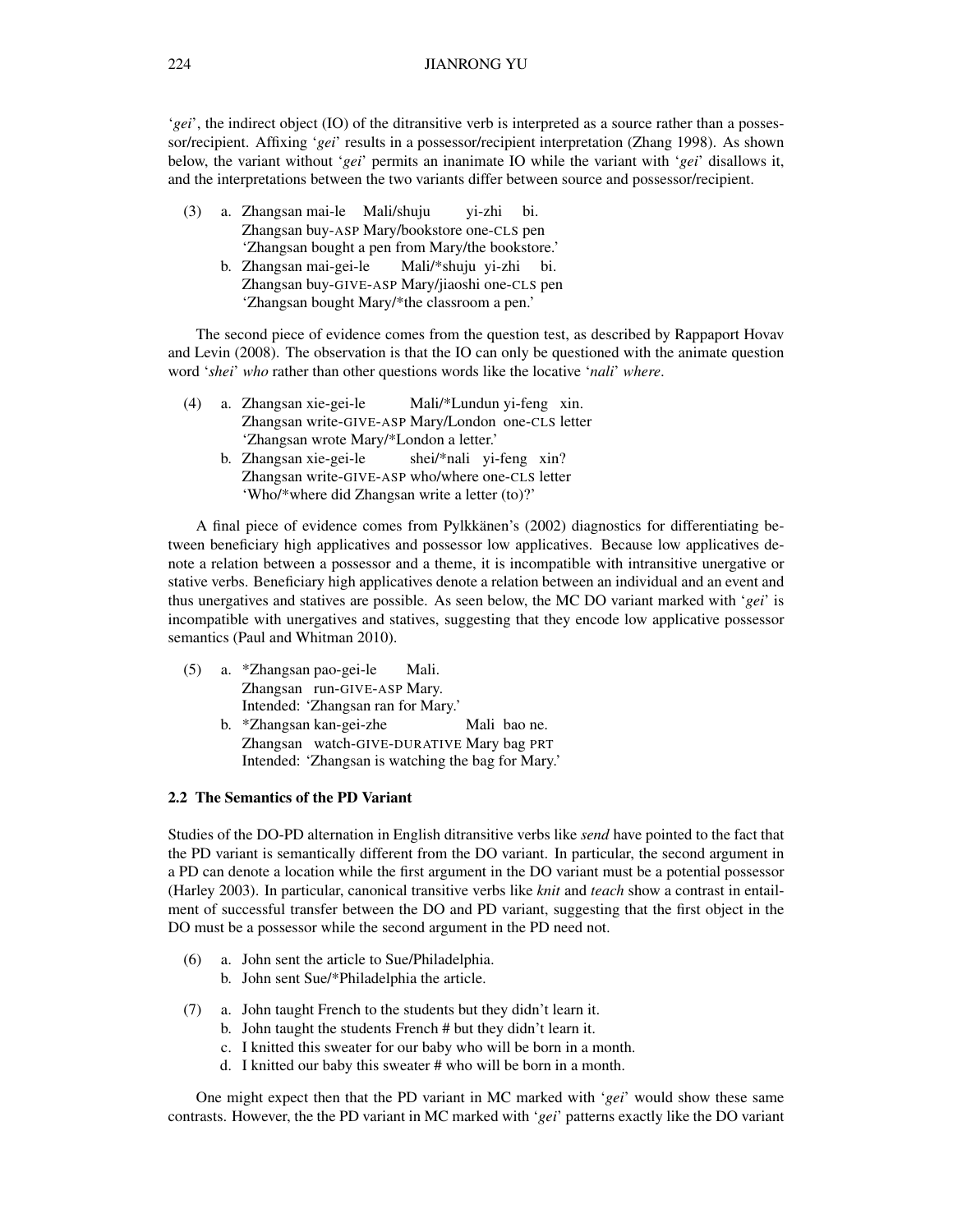in encoding possessor semantics. First, as shown below, the second argument cannot be inanimate and can only be questioned by the question word '*shei*' *who*.

- (8) a. Zhangsan xie-le Zhangsan write-ASP one-CLS letter GIVE Lisi/London yi-feng xin gei Lisi/\*Lundun. 'Zhangsan wrote a letter to Lisi/\*London.'
	- b. Zhangsan xie-le Zhangsan write-ASP one-CLS letter GIVE who/where yi-feng xin gei shei/\*nali? 'Who/\*where did Zhangsan write a letter to?'

Second, as Paul and Whitman (2010) note, the PD variant is also incompatible with unergative and stative verbs as is the DO variant, suggesting that they require a theme object to encode a possession relation.

(9) a. \*Zhangsan pao-le gei Lisi. Zhangsan run-ASP GIVE Lisi/London Intended: 'Zhangsan ran for Lisi.' b. \*Zhangsan Zhangsanwatch-DUR bag kan-zhe bao gei Lisi ne. GIVE Lisi Intended: 'Zhangsan is watching the bag for Lisi.'

Finally, Biggs (2014) notes that entailment of successful transfer is not limited to the DO variant. The PD variant entails successful transfer with different verb roots, as argued by Rappaport Hovav and Levin (2008) in their verb-dependent approach. For example, the ditransitive verb '*song*' *gift* entails successful transfer in both variants, while the transitive verb '*qie*' *cut* does not across both the DO and PD variants. In other words, entailment of successful transfer is not a property the PD inherently lacks but can be traced to the lexical semantics of individual verb roots.

- (10) a. Zhangsan song-gei-le Zhangsan gift-GIVE-ASP Lisi one-CLS flower but Lisi NEG receive-arrive Lisi yi-shu hua, # keshi Lisi mei shou-dao. 'Zhangsan gifted Lisi a bouquet of flowers # but she didn't receive it.'
	- b. Zhangsan song-le yi-shu hua gei Lisi, # keshi Lisi mei shou-dao. Zhangsan gift-ASP one-CLS flower GIVE Lisi but Lisi NEG receive-arrive 'Zhangsan gifted a bouquet of flowers to Lisi # but she didn't receive it.'
- (11) a. Zhangsan qie-gei-le Zhangsan cut-GIVE-ASP Lisi a.little scallion Lisi yidian cong, keshi Lisi mei jiezhu. but Lisi NEG catch 'Zhangsan cut Lisi a little scallion but she didn't get it.'
	- b. Zhangsan qie-le yidian cong gei Lisi, keshi Lisi mei jiezhu. Zhangsan cut-ASP a.little scallion GIVE Lisi but Lisi NEG catch 'Zhangsan cut a little scallion for Lisi but she didn't get it.'

To summarize, we see that the DO and PD variant both encode possessor semantics based on the various diagnostics, where the first argument in the DO and the second argument in the PD must be animate, potential possessors. I demonstrate in the next section that various diagnostics, however, point to the two variants having different syntactic structures nonetheless.

#### 2.3 The High Applicative Syntax of the DO Variant

While I have shown that the DO variant has the low applicative semantics in Pylkkänen's (2002) sense, two diagnostics illustrate however that it has high applicative syntax as in the structure below.

(12)  $\left[ \begin{array}{cc} \text{A} & \text{D} & \text{D} & \text{A} \\ \text{A} & \text{D} & \text{A} & \text{A} \end{array} \right]$ 

The first diagnostic concerns the distribution of the distributive quantifier '*ge*' in MC, As has been argued by Soh (2005), '*ge*' in MC diagnoses the existence of a *v*/VP boundary in that it is a verbal modifier that adjoins to a constituent containing an indefinite expression it c-commands.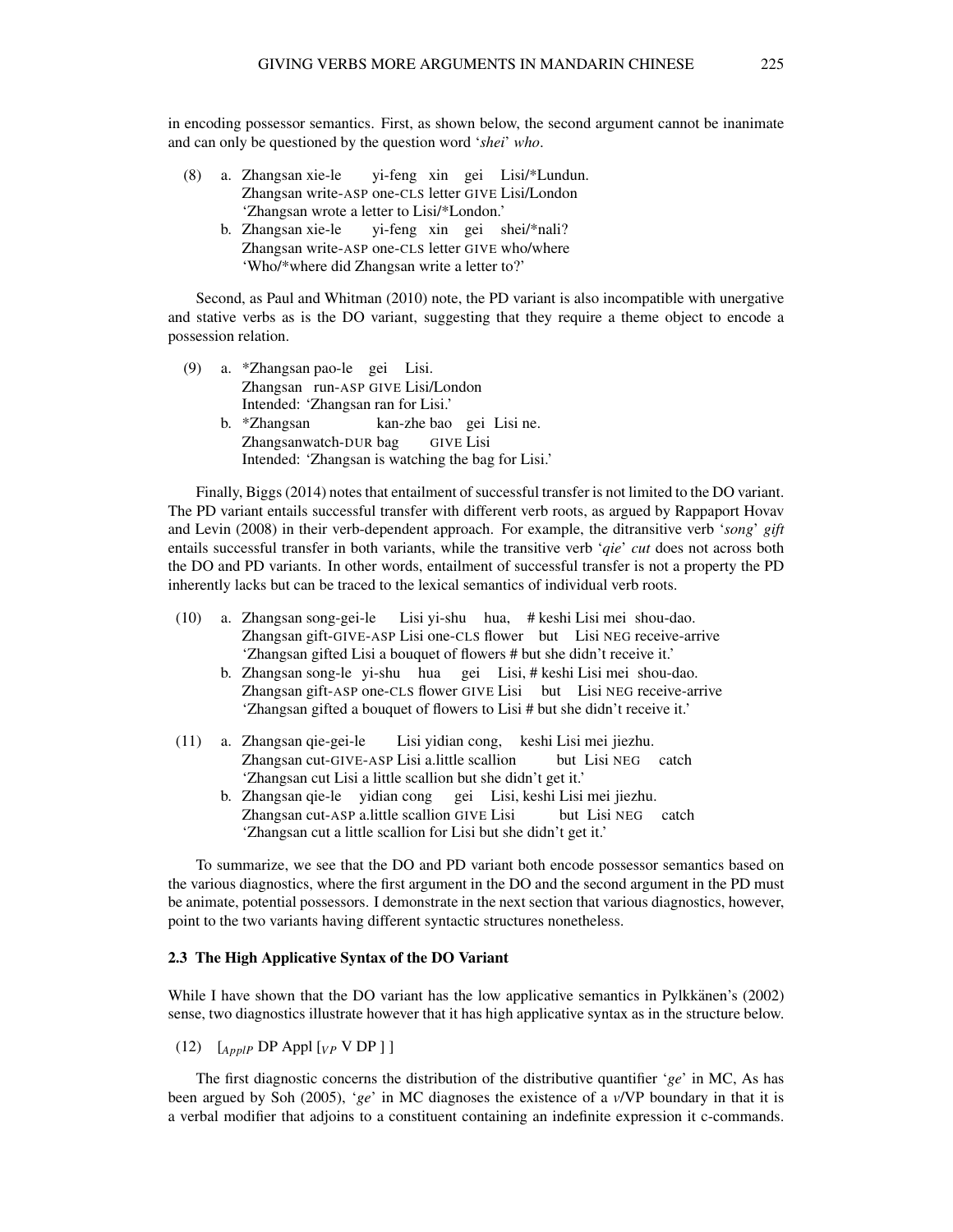The key observation here is that in the DO variant, '*ge*' can intervene between the direct object and indirect object, suggesting that the indirect object is outside the VP constituent that '*ge*' attaches to. In other words, the indirect object is introduced by a separate head outside the VP, exactly as Pylkkänen (2002) suggested for her beneficiary high applicatives.

(13) Zhangsan xie-gei-le Zhangsan write-GIVE-ASP those three-CLS people GE one-CLS book nei san-ge ren ge yi-ben shu. 'Zhangsan wrote those three people a book each.'

Further corroborating evidence for such a high applicative syntax comes from scope facts when the two objects are quantificational. As shown below, in the DO variant scope is fixed between the indirect object and the direct object, and inverse scope is impossible (Biggs 2014).

(14) Zhangsan xie-gei-le Zhangsan write-GIVE-ASP every-CLS teacher two-CLS poems mei-wei lao shi liang-shou shi. 'Zhangsan wrote every teacher two poems.'

(∀>2, \*2>∀)

Under Bruening's (2001, 2010) analysis of scopal interactions in DO constructions, this means that the two objects are not equidistant for quantifier-raising (QR) for scope-taking purposes. For Bruening, two objects are equidistant for QR if they are contained within the same maximal projection of a single head. Since they are equidistant, both are available for QR and scope ambiguity results. Since scope is fixed in the DO variant, this means that the universal quantifier contained in the indirect object in the above example must not only c-command the numeral in the direct object, but must also be contained outside the maximal projection containing the direct object. Again, this points back to the structure in (12), where the indirect object is introduced by a separate head outside of the VP containing the direct object, exactly as Pylkkanen (2002) proposed for beneficiary high ¨ applicatives.

#### 2.4 The Syntax of the PD Variant

Using the exact same diagnostics as presented above for the DO variant, the PD variant clearly must be different syntactically from the DO variant. First, the distributive quantifier '*ge*', which can intervene between the indirect object and direct object in the DO variant, cannot do so in the PD variant. This indicates that there is no *v*/VP boundary between the direct object and the indirect object marked by '*gei*' in the PD variant.

(15) \*Zhangsan xie-le Zhangsan write-ASP two-CLS book GE GIVE those three-CLS people liang-ben shu ge gei nei san-ge ren. Intended: 'Zhangsan wrote three books each to those three people.'

In regards to scope, the observation is that scope in the PD variant is ambiguous (Bruening 2001, 2010, Biggs 2014). In the example below, there could be two books written collectively to everybody, or each person could have received their own two books. This indicates that the two objects are equidistant for QR in Bruening's terms and thus they are contained within the same maximal projection.

(16) Zhangsan xie-le Zhangsan write-ASP two-CLS book GIVE every-CLS people liang-ben shu gei mei-ge ren.  $\forall$  'Zhangsan wrote two books to every person.' ( $\forall$ >2, 2> $\forall$ )

Taking into account these facts, Soh (2005) (and also Bruening (2010)) assigns the PD variant the following structure, where the indirect object marked by '*gei*' is in a complement position while the direct object is in the specifier position of V.

(17)  $[vP \ v[vP \ DP \ vV \ DP \ ] ]$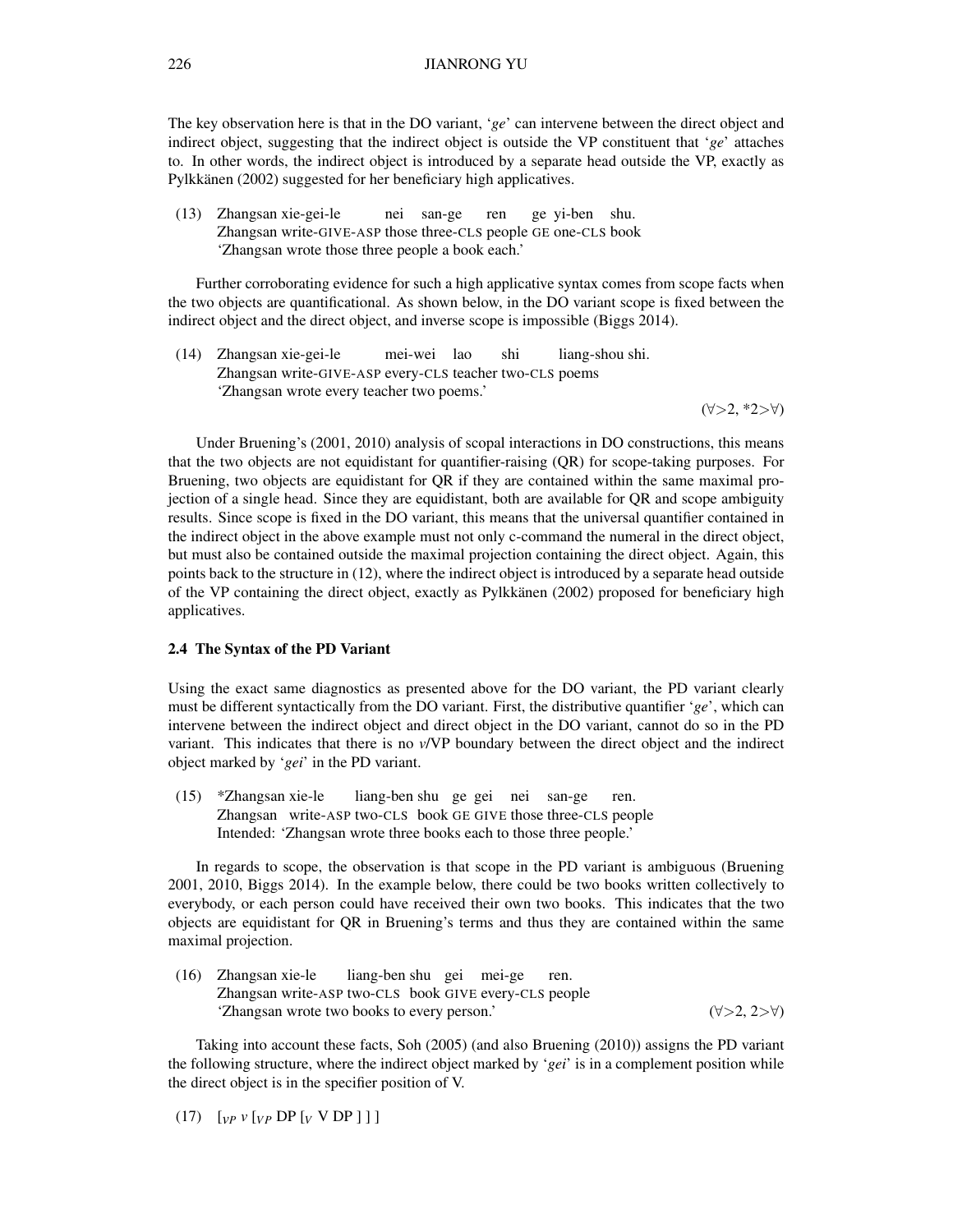#### 2.5 Interim Summary

In this section, we demonstrated that the the morpheme '*gei*' can add arguments to a canonical transitive verb in MC. It can do this in either a DO variant where '*gei*' is affixed to the verb or as a preposition-like element, resulting in what looks like a DO-PD alternation. However, unlike the much studied DO-PD alternation in English, both the DO and PD variants marked by '*gei*' seem to denote (potential) possessor semantics. In particular, they both disallow inanimate indirect objects and are incompatible with unergative and stative verbs. Nonetheless, they demonstrate different syntactic structures, as evidenced by the distribution of the distributive quantifier '*ge*' and scopal interactions when the two objects are both quantificational. The DO seems to resemble Pylkkanen's (2002) high applicative, even if it does not denote beneficiary semantics. The PD variant, on the other hand, shows the opposite behavior in regards to these diagnostics, suggesting that the '*gei*' phrase adding an indirect object is contained within the same maximal projection as the direct object.

#### 3 Proposal

Given how we need to account for two seemingly different syntactic structures having the same semantics (see also Wood and Marantz (2017)), I propose that the alternation is due quite simply to the switch in order of application of the semantic composition rules function application and event identification (Kratzer 1996). This will thus deliver the same semantic denotations even if the order of combination of syntactic constituents are different. Key to the proposal is the semantic denotation of '*gei*'. Following the observations in (3), which showed that '*gei*' directly affects the interpretation of the indirect object added, I propose that '*gei*' directly encodes a possessor thematic role, mandating that the argument it introduces is interpreted as a possessor. In terms of semantic type, it is interpreted as a head of type  $\langle e, \langle s,t \rangle \rangle$ , where *e* is the type of individuals, *t* the type of truth values, and *s* the type of events.

(18)  $\left[$ *gei* $\right]$ :  $\lambda$ x $\lambda$ e[POSSESSOR(e)(x)]

With its semantic type, the head spelled out by '*gei*' can semantically combine with other syntactic constituents in one of two ways. It can either take a DP argument of type *e* via function application, resulting in a constituent of type  $\langle s,t \rangle$ , a predicate of events. Alternatively, it can combine with another type <s,t>constituent via Kratzer's (1996) event identification rule, effectively a more specific form of predicate conjunction. Here, a type  $\langle e, \langle s, t \rangle \rangle$  constituent combines with another type <s,t>constituent, with the events being identified as the same ones.

(19) Event Identification:

 $f_{\leq e,\leq s,t>}$   $g_{\leq s,t>}$   $h_{\leq e,\leq s,t>}$  $\lambda x \lambda e[f(e)(x) \wedge g(e)]$ 

I propose this is exactly how the DO and PD variant end up with the same semantic denotations despite their syntactic differences. In the DO variant, the head '*gei*' combines with a saturated VP of type  $\langle s,t\rangle$ via event identification to produce another type  $\langle e,\langle s,t\rangle$ >constituent. It then introduces the indirect object syntactically to saturate the open argument to produce a type  $\langle s,t \rangle$ -predicate of events. The syntactic and semantic derivation is illustrated in (20) and (21). I assume head movement adjoins '*xie*' to '*gei*', and the complex head further moves to Voice to derive the surface order.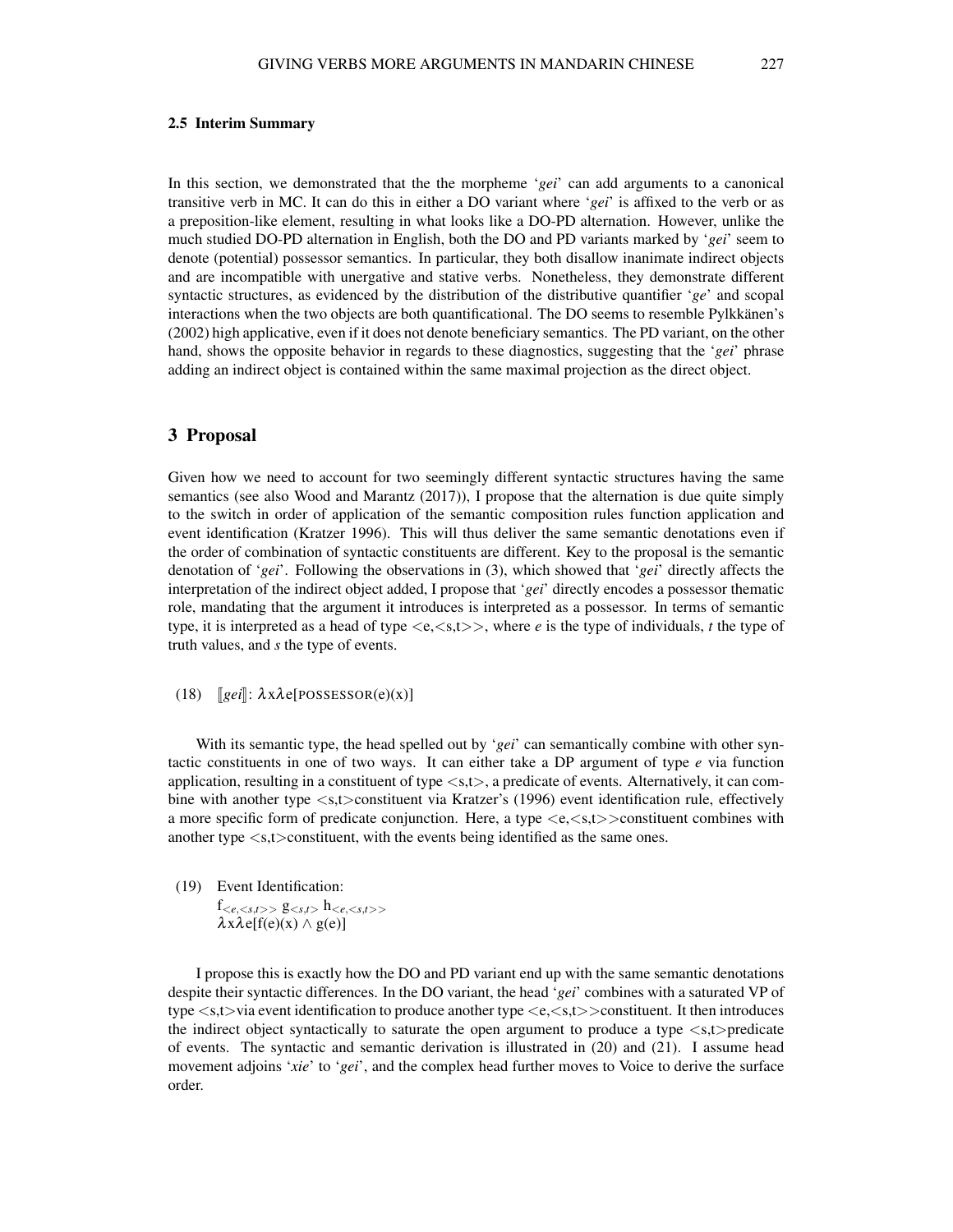

The PD variant, on the other hand, utilizes function application to saturate the open argument position of '*gei*' first, producing a type <s,t>constituent. This then combines with the unsaturated verb of type  $\langle e, \langle s,t \rangle > \text{via}$  event identification, producing another  $\langle e, \langle s,t \rangle > \text{const}$  The indirect object is then introduced to saturate the open argument position of '*xie*', producing a type  $\langle s,t \rangle$  constituent. Here, head movement of the main verb up through Voice produces the surface order.

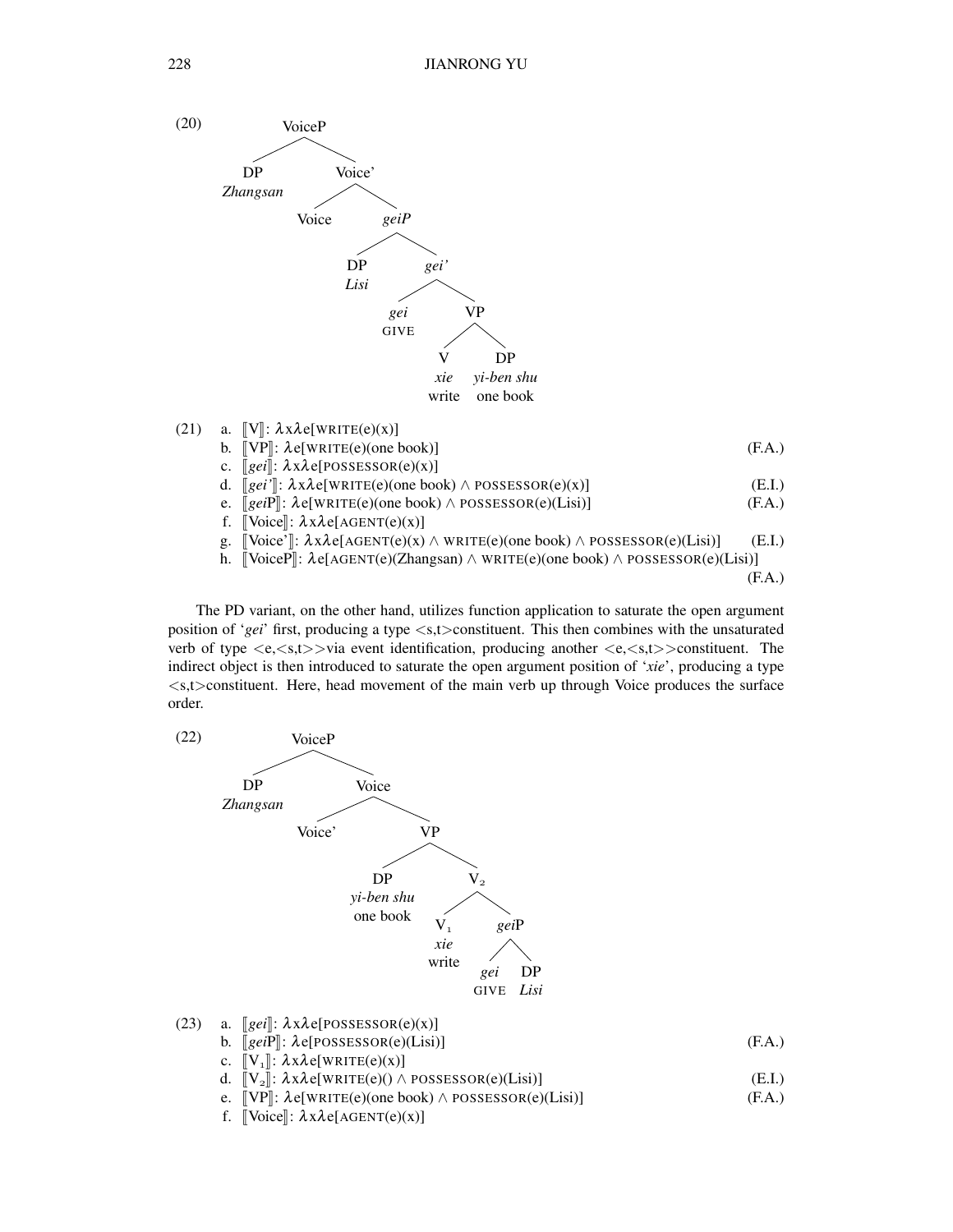g.  $\text{[Voice']}: \lambda x \lambda e[\text{AGENT}(e)(x) \wedge \text{WRITE}(e)$ (one book)  $\wedge \text{POSESSOR}(e)(\text{Lisi})$  (E.I.)

h.  $\forall$ VoiceP $\exists$ :  $\lambda$ e[AGENT(e)(Zhangsan)  $\wedge$  WRITE(e)(one book)  $\wedge$  POSSESSOR(e)(Lisi)]

(F.A.)

As noted, we end up ultimately with the exact same semantic denotations in (21h) as in (23h), even if the order of syntactic merger is different. In particular, we also preserve a high applicative syntax for the DO variant and a syntax where the indirect object is within the maximal projection of the same head that introduces the direct object for the PD variant. This allows for an explanation of the distribution of the distributive quantifer '*ge*' as well as the scopal interaction facts as discussed before.

## 4 Some Other Proposals: Lin and Huang (2015)

At this point it may be worthy to examine other proposals regarding the syntactic category of '*gei*' in the DO and PD constructions. Numerous studies have investigated the precise syntactic category of '*gei*'; here, I concentrate on a recent proposal by Lin and Huang (2015).

Seeking to unify all uses of '*gei*' not just in the DO and PD constructions but also the pre-verbal and post-verbal purposive constructions, Lin and Huang argue that '*gei*' uniformly a ditransitive verb taking two arguments, a theme and a recipient. For the DO variant, they suggest that the verb and '*gei*' form a complex head with the argument structure of '*gei*' dictating that there must both be a theme and a recipient.



There are several problems with this anaysis. For one, Paul and Whitman (2010) note that V-*gei* cannot be treated as a complex head based on A-not-A question patterns in MC. They observe that A-not-A questions can target true compound verbs but not V-*gei*. A-not-A questions can only target the main verb for repetition, unlike true compound verbs.

- (25) a. Ta xihuan bu xihuan shuxue? 3SG like NEG like **Mathematics** 'Does he/she like Mathematics?'
	- b. \*Ta huan-gei 3SG return-GIVE NEG return-GIVE 3SG money bu huan-gei ni qian? Intended: 'Will he/she return the money to you?'
	- c. Ta huan bu huan-gei 3SG return NEG return-GIVE 3SG money ni qian? 'Will he/she return the money to you?'

Second, Lin and Huang's structure for the DO should predict that the distributive quantifier '*ge*', based on Soh's (2005) description of its distribution, should not be able to intervene between the indirect and direct object since they are both contained within the maximal projection of the same head. Likewise, because of that, under Bruening's (2001) analysis of the scopal interaction facts, they will also predict scope in the DO variant to be ambiguous, since both the indirect and direct object should be equidistant for QR.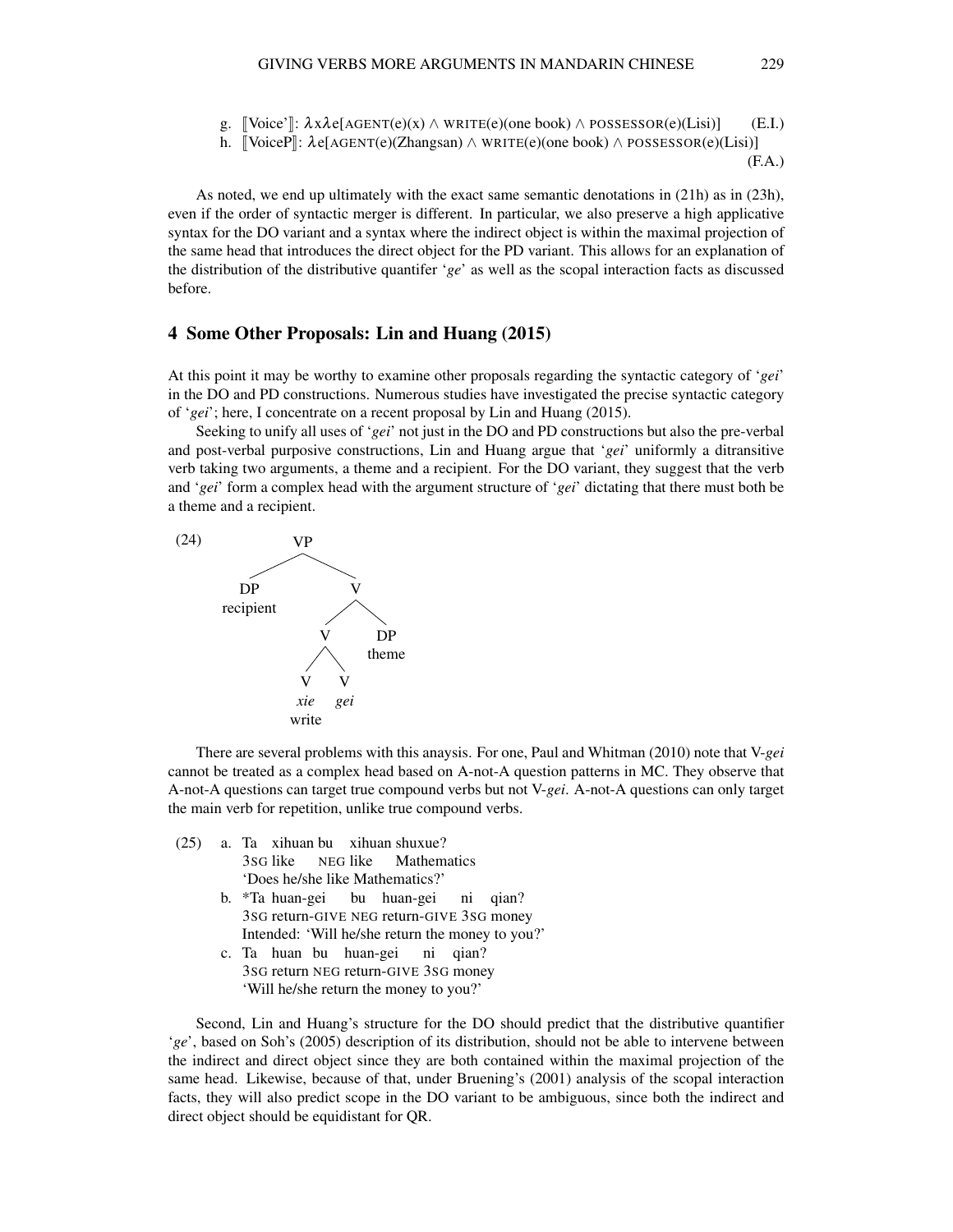#### 230 JIANRONG YU

Moving on to the PD variant, Lin and Huang assign the following structure, suggesting that the '*gei*' constituent introducing the indirect object is actually a constituent as large as a *v*P (VoiceP), and '*gei*' is actually the lexical verb within this *v*P. A series of movement steps occur; first, the theme position is filled with an empty operator that moves to adjoin to the embedded *v*P, which is then bound by the theme introduced by the verb '*xie*'. The subject position of '*gei*' is filled with a PRO, controlled by the DP subject introduced higher up with '*xie*'. The only DP argument introduced by '*give*' is the recipient.



Abstracting away from the motivations for the series of movement steps, the PD structure they propose runs into the same problems in regards to the specific diagnostics discussed here. First, it is mysterious why the distributive quantifier '*ge*' cannot intervene between the theme and the recipient in the PD variant, given the existence of an embedded *v*P boundary. Second, scope should be fixed in the PD variant under their analysis, given how the recipient is introduced in a different maximal projection from the theme. One might argue that perhaps the coindexation and binding of the operator prevents scopal interactions of the theme with the recipient but it remains to be worked out what the restrictions would be. Independent of these diagnostics, Lin and Huang should also predict that the two lexical verbs '*xie*' and '*gei*' should be independently modifiable by different manner adverbials since they are both full *v*Ps. As shown below, this is impossible.

(27) Ta hen kuai de xie-le 3SG very fast DE write-ASP one-CLS letter slow.slow DE GIVE Lisi yi-feng xin (\*manman de) gei Lisi Intended: 'He/she quickly wrote a letter and slowly sent it to Lisi.'

Thus, while Lin and Huang's attempt at a unified analysis of the constructions '*gei*' can appear in is admirable, their proposals for the DO and PD alternation make the wrong predictions regarding the range of facts discussed here. On the other hand, the proposal defended here argues they have different syntactic structures that compositionally return the same semantic denotations and also ensures that the facts regarding the distribution of '*ge*' and scopal interactions are explained.